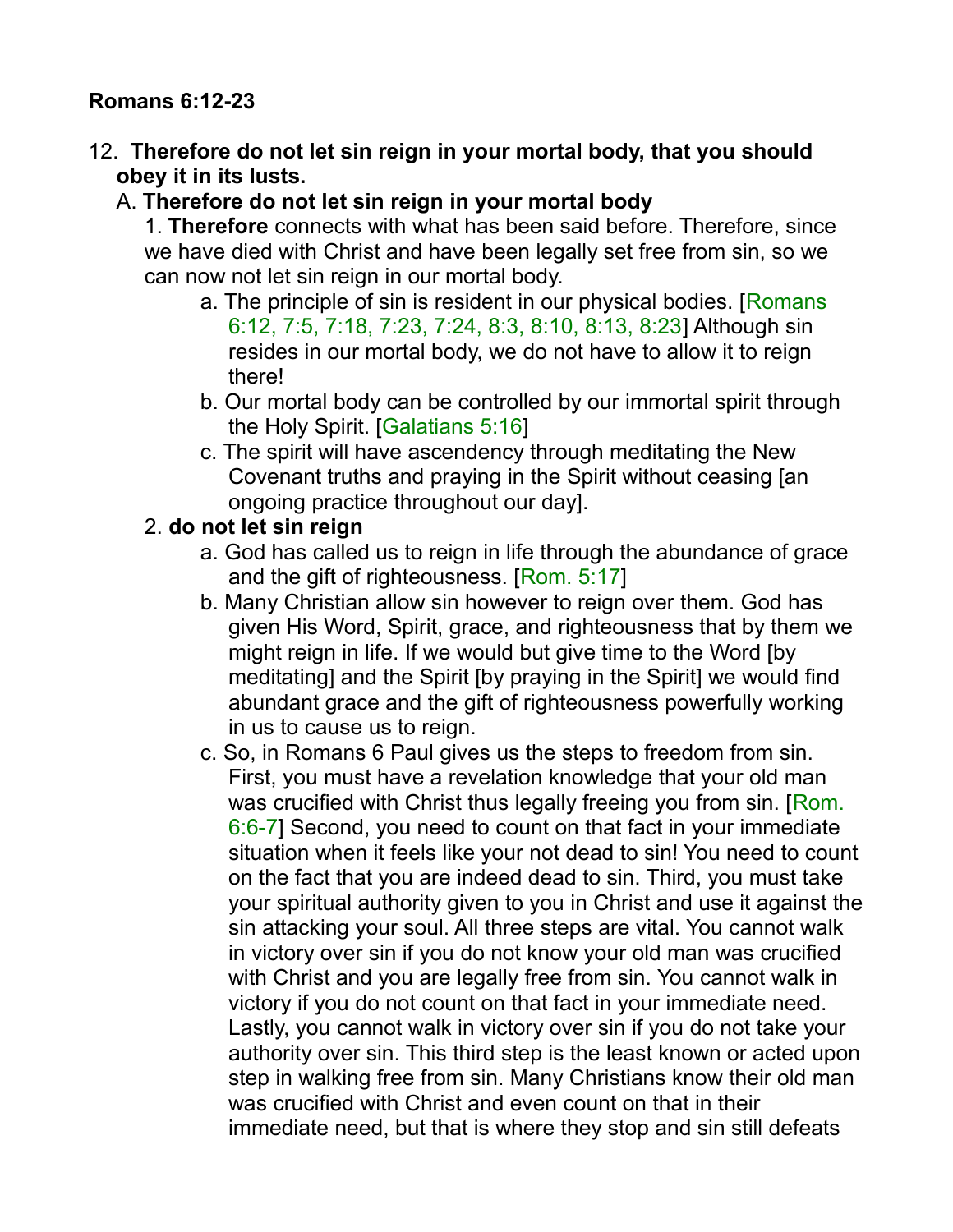them! That is because they are allowing sin to **reign** in their body. To reign means to exercise authority over. Sin and Satan has no legal right to reign over us unless we allow them to! This means that instead of them reigning over them that we need to exercise our authority in Jesus Christ and reign over them!

- d. What does that look like? Let's give an example. Say, you have a temptation to smoke. First, verbally acknowledge that your old man was crucified with Christ and you are legally free from sin. Next, verbally acknowledge that you count on the fact that you are indeed dead to the sin of smoking right now. Lastly, use your authority in Christ over sin and temptation. Say, "Sin and the desire to smoke, I forbid you to rule in my body because Jesus is Lord over my body! I say no to you in the name of the Lord Jesus Christ!!!"
- e. Each time the temptation comes verbally acknowledge you have been crucified with Christ, and you are dead to that sin, and take your authority over in the name of Jesus. You will see it make a big difference!
- f. Notice that nothing we talked about here has anything to do with your will power trying to overcome sin. If you do that you will experience one defeat after another. You will experience condemnation, guilt, and shame and only strengthen the addictive cycle. Jesus broke your addictive cycle by His finished work on the cross and resurrection! You just need to believe it and stand in faith in your authority in Christ!
- g. If you find that you find relief each time you do this but the temptation just keeps coming back then that is a sign that you have some unresolved issue of guilt, shame, or pain that you have buried inside you. You need to ask the Holy Spirit to bring to light the hidden things of darkness that have been hidden in your soul. Please, don't just go looking around in your own heart for it, because it is dark in there! Let the Holy Spirit bring things to light in His time! When the Holy Spirit brings it up and out in the light you need to release it the the Lord and receive His love, forgiveness, and healing. Often the revelation of who we are in Christ can only be planted deep in our hearts if we remove what has previously been planted in us first. Often what was first planted in our hearts is what controls and dictates our life. That is why Christians can hear the truth of their identity for years and they are not changed by it. It is because the lies that had been planted previously have not been removed by the Word, the ministry of the Holy Spirit, and your cooperation in letting them go.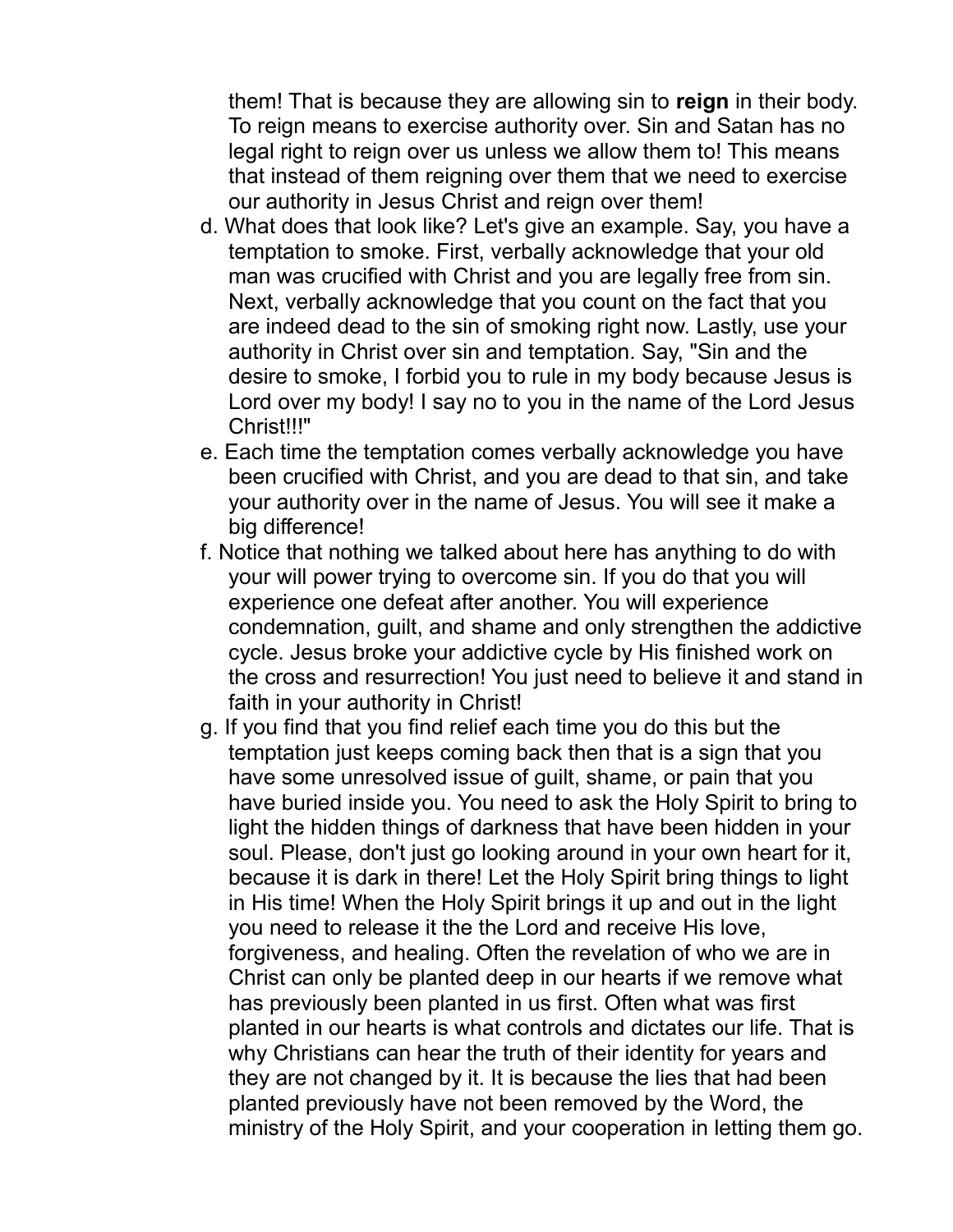Unresolved pain, shame, guilt, bitterness, and unforgiveness is at the root of addictions. Once the pain, shame, guilt, bitterness, and unforgiveness is dealt with then taking these three steps in Romans 6 are much easier and have greater effect.

#### 3. **mortal body**

- a. All humans die physically becuase of sin in the body. [Romans 8:10]
- b. Physical death speaks of the utter failure of the flesh.
- c. Jesus calls physical death as failing! [Luke 16:9] Many people look at people that die early as if they failed. However, we must see that the fact we shall all die physically [fail] because of the universal failure of the flesh. Fallen flesh must die. However, if we are born again, we are victorious in our spirit even when our flesh fails! So never look at someone as a failure as a Christian if they die early. It just means their flesh failed just like yours will! However, their spirit is truimphant in Christ and they are with God in glory. What victory we have in Jesus. Death [failure] is swallowed up in victory. [1 Cor. 15:54]

#### B. **that you should obey it in its lusts.**

- 1. **should obey** Gr. **hupakouo** *to hear under; to heed or conform to a command*
	- a. Sin is a bully. It will always try to command you to heed it and conform to it. When we were unsaved sin had mastery and legal right to rule over us. However, once we accepted Christ our old man that was under legal dominion of sin died and we were born free as a new creature under the ownership of Christ and grace.
	- b. Sin still tries to command us around and convince us that things have not changed. It still trys to get us to believe we live under the same regime! We do not! We must renew our mind in this area.
	- c. The word obey in the Greek also has the idea of believing the words of another. We obey who we believe. If someone yelled there was a fire and to get out of the building, you would not hestitate in you believed that person. Sin is always trying to make us feel desires in our flesh that are contrary to our new nature to convince us that we have not changed and we are the same old sinner and must heed sins call. This is just a big sham! It is a big shame that we believe the deceitful lusts that sin works in our physical members. Paul tells us we will be corrupted by deceitful lusts. Fleshly lusts are deceitful because they convince us that we are not a new creature, dead to sin, alive to God, and filled with the power and presence of God Himself.
	- d. We will struggle against the lusts of the flesh to the degree we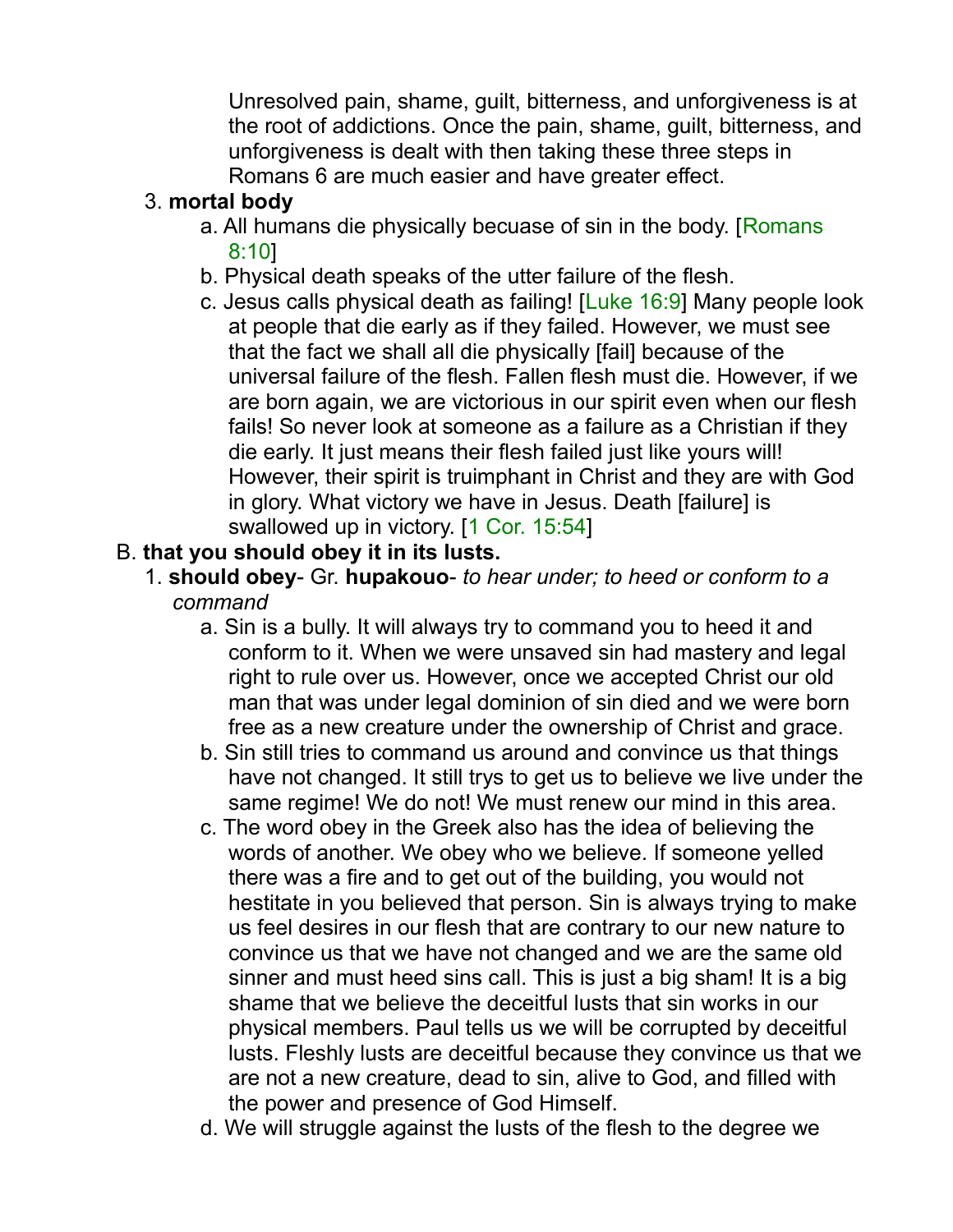operate under law. Being under law is trying to independently to perform and achieve for God. The more we try to produce holy living by our soul power the more sin is strengthed against us and the principle of sin will produce all manner of deceitful lusts in us through the law. [1 Cor. 15:56, Romans 7:8]

- e. We are called to obey righteousness by faith in God's grace. [Rom. 6:16] Whoever we obey will have dominion over us. [Romans 6:16]
- 13. **And do not present your members** *as* **instruments of unrighteousness to sin, but present yourselves to God as being alive from the dead, and your members** *as* **instruments of righteousness to God.**

## A. **And do not present your members**

- 1. **present** Gr. **paristemi** *to stand beside; to place at one's disposal*
	- a. This verb is in the present active imperative which means to stop doing what you have been doing. Stop presenting your members..
- 2. **members** speaking of the body in which sin dwells.

#### B. **as instruments of unrighteousness to sin**

- 1. **instruments** Gr. **hoplon** *weaponery; tools*
- 2. **of unrighteousness** wrong
- 3. **to sin** stop handing over your bodies to sin to perform wrong things.
- 4. This is an impossible command if it were not for the second command of this verse.

#### D. **but present yourselves to God**

- 1. **present** aor. imperative- but start right now presenting yourselves to God for Him to work through.
	- a. Note previously that we are stop presenting our bodily members to sin. Here in respect to God we are to present ourselves [not just our bodies]. This means we present our spirit/soul to Him. Again, we are simply to offer them for His use, not come up with the power to work God through them. This is not a call to use our will power to perform, but merely offer to God for His power to work in us!
	- b. The presenting is for us to do. The power to perform evil is in sin and the power to do good is in God. Both will work in us if we yeild to them!

#### 2. **as alive from the dead**

- a. Our spirit is alive from the dead. We are told to present ourselves [spirits] to God.
- b. If we will yield our spirit and body to the Lord He will work in us the power of righteousness. This power enables us to do what we could never do by our own will power. This is grace at work in us!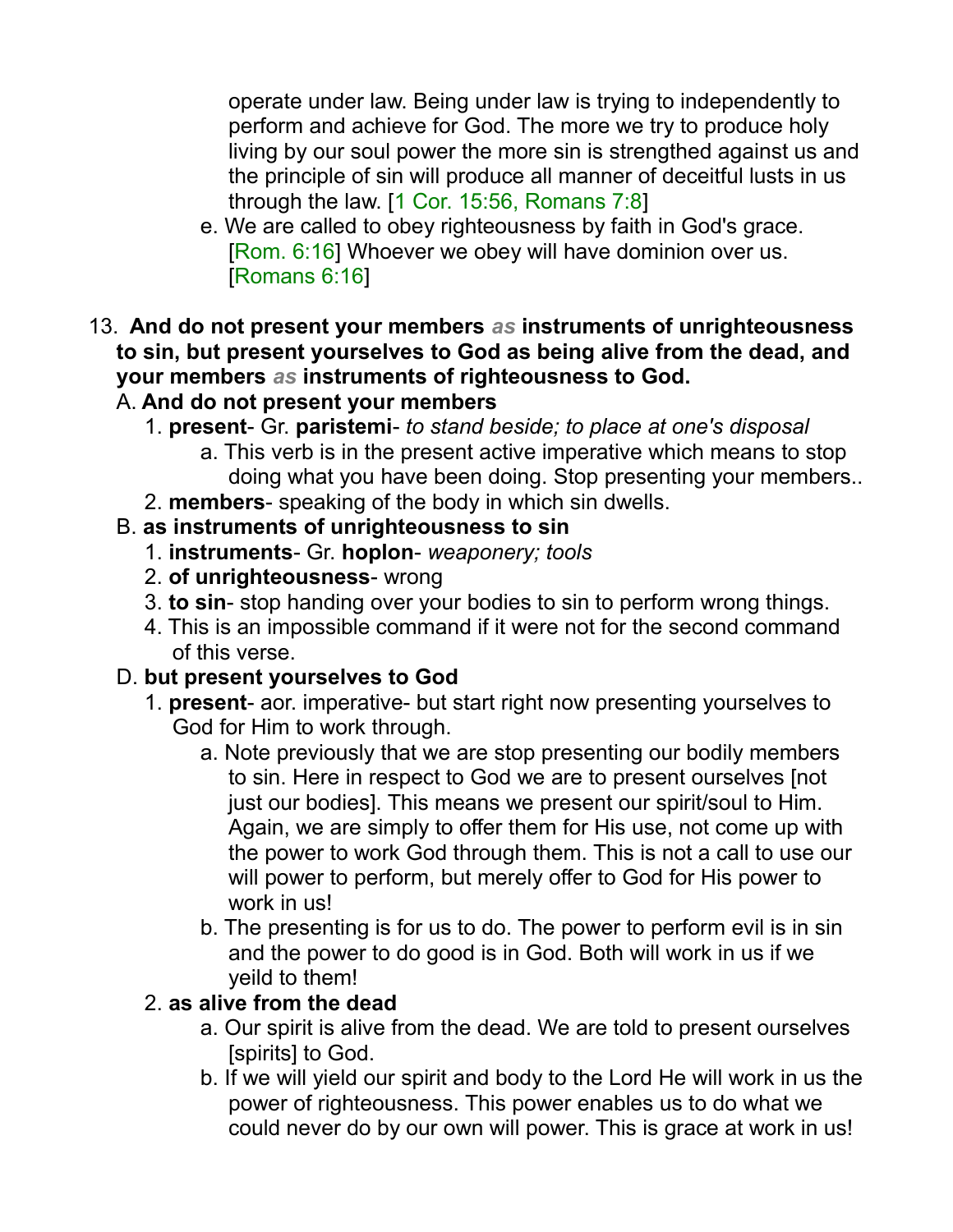#### 3. **and your members as instruments of righteousness unto God**.

a. notice the word AND. Sin desires your bodily members to do it's work. If sin can have your body it will work on your soul. God wants and needs your heart before He can work in you. Once He has your heart he will have your body.

#### 14. **For sin shall not have dominion over you, for you are not under law but under grace.**

#### A. **For sin shall not have dominion over you**

- 1. **For** this verse is connected to the last. Sin shall not have dominion over us when we present ourselves as alive from the dead and our members to God as instruments of righteousness.
- 2. **dominion** Gr. **kurieuo** *exercise lordship over*. In the orginal creation we were called by God to have dominion over all the earth. [Gen 1:27- 28] In the new creation we are called by God to reign in life. [Romans 5:17]

#### B. **for you are not under law**

- 1. If we fail to present ourselves to God and our members to him then we are in pride and fall under the sway of law. The law is a system of living that is independent of God. If you try to be moral by our will power, then sin will have dominion over you. The law is the strength of sin. [1 Cor.] 15:56] The more we try to act independently of God the more sin will be strengthened against us.
- 2. We died to the law through the body of Jesus [the substance of the law]. We were born again united to Christ so we can now bear fruit from abiding [trusting] in Him.
- 3. **under** Gr. **hupo** *this word has the idea of being under the influence of something.*

#### C. **but under grace**

- 1. To be under the influence of grace we must humble ourselves. We need to present our selves daily to God and the members of our body to fill and use. When we do this we submit ourselves under the influence of grace.
- 2. Those that use grace as a cover sin are misguided. Many believe that if they live in sin they are under grace. This verse exposes that lie of satan. This verse plainly states that if we are under grace sin will not have dominion over us.
- 3. We are dead to the law, but we are not called to live lawless [Gr. **anomia**]. We operate under higher laws now. These laws govern the new creation. We should operate in the laws of faith, God's love, and the spirit of life in Christ Jesus. [Rom. 3:27, James 2:8, Rom. 8:2] These laws lift us up out of sin and death!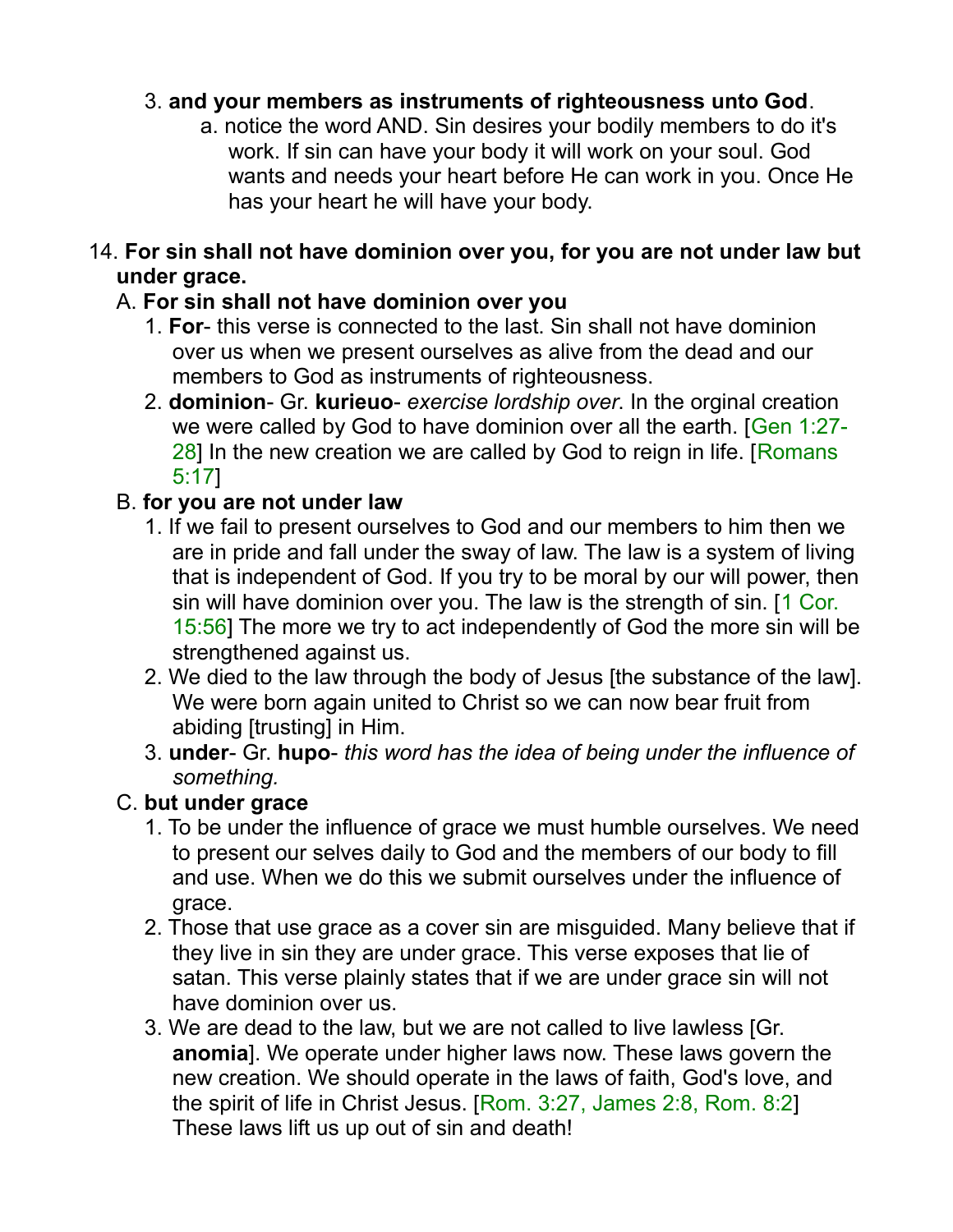#### 15. **What then? Shall we sin because we are not under law but under grace? Certainly not!**

- A. **What then?** What conclusion can be drawn from this.
- B. **Shall we sin because we are not under law but under grace?**
	- 1. This is the conclusion multitudes make concerning the grace of God. They come to the wrong conclusion that being under grace means then they can live in sin with no consequences.

## C. **Certainly not!**

- 1. This reasoning is faulty on several points
	- a. First grace does not free you from the consequences of your actions. Your actions will always have consequences tied to them. What you sow you will reap. Do not be deceived dear one! [Gal. 6:7]
	- b. The grace of God in salvation pays the death penalty for you so that when you sin as a Christian you are not cut off from God. However, natural consquences are not magically removed from you. David received grace from God when he sinned with Bathsheba and was not cut off from Him, but David did suffer consequences from his actions.
	- c. Many that teach and follow grace only focus on one side of grace which is the legal side of grace. They see that God has legally taken away His judgments from their sins. However, they fail to see or neglect the practical side of grace. The grace of God has given to us in the new birth actual righteousness, holiness, power, and virtue to live a God honoring life. When we live in sin we fail to tap into these realities that lay within our reborn spirits.
	- d. Being under grace means grace teaches us to deny ungodliness and teaches us to live godly and righteously in this life. [Titus] 2:11-12]
	- e. Being under the influence of grace actually empowers us to live free from sin. Grace does not free us to live in sin, but frees us from sin! Grace is not just unmerited favor, but it is also God's empowering presence in our lives.
- 16. **Do you not know that to whom you present yourselves slaves to obey, you are that one's slaves whom you obey, whether of sin** *leading* **to death, or of obedience** *leading* **to righteousness?** 
	- A. **Do you not know that to whom you present yourselves slaves to obey, you are that one's slaves whom you obey**

1. **Do you not know**- Gr. **eido ou**- *to perceive not*- Being ignorant does not stop universal or spiritual laws. Walking off a building ignorantly will not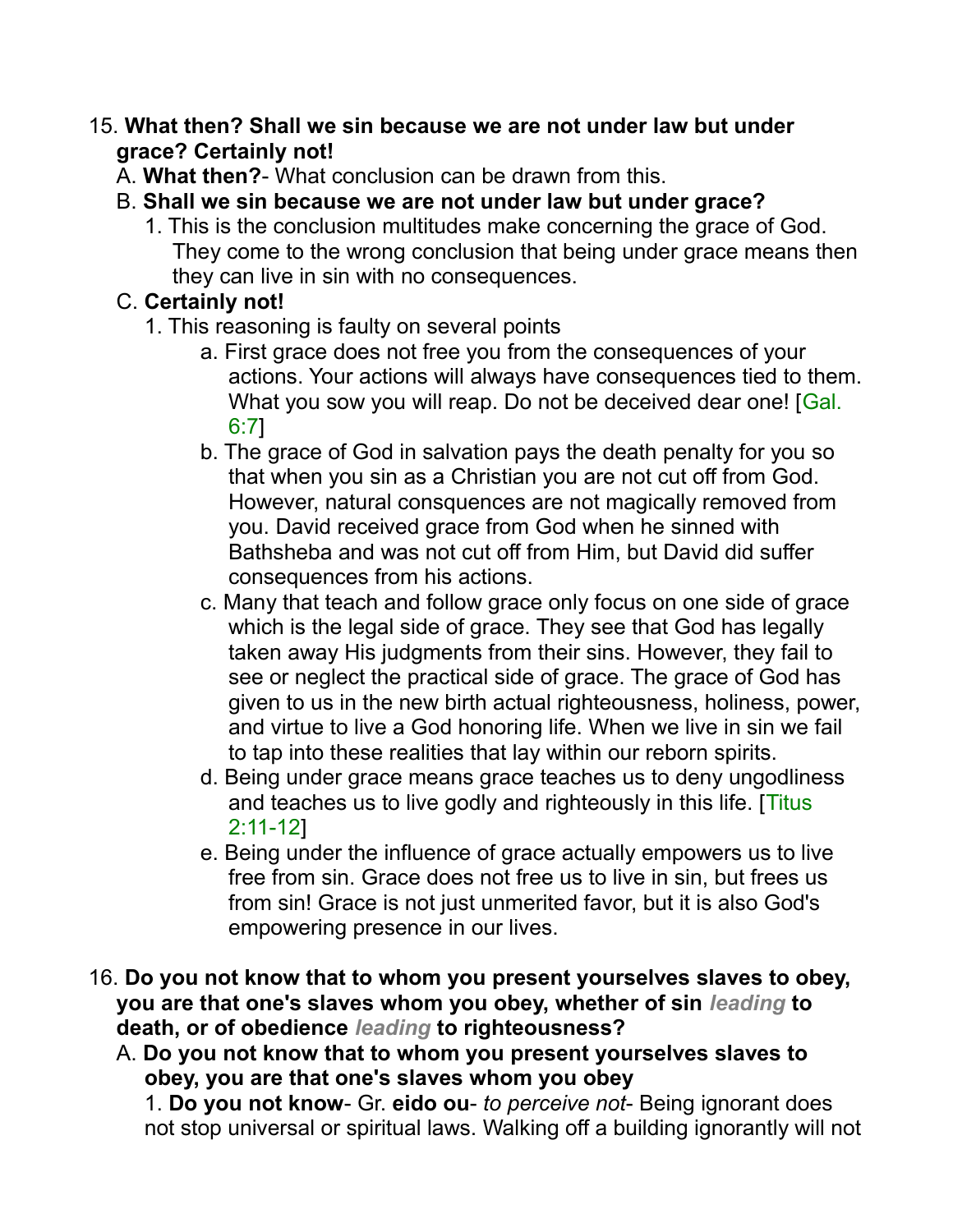stop the law of gravity! Neither does being ignorant of presenting yourself to sin stop sin from ruling over you.

- 2. **present yourselves** Gr. **paristemi** *to place at one's disposal*.
	- a. It is our choice who we will present ourselves- either to sin or to obedience. If we find ourselves controlled by sin, we have had our ransom from sin paid. All we must do is to repent- change our mind and direction- and we can submit to the obedience of Christ by faith and come under the control of grace!
- 3. **obey** Gr. **hupakoe** *to hearken under; to act upon what your hear because you believe it*

a. The terms obey and believe are used interchangeably in the New Testament. We will obey who we

believe.

b. If we believe we are the same old sinner we were then we will obey sin. If we believe we are the righteousness of God in Christ then we will be under obedience to God.

#### B. **whether of sin leading to death**

- 1. Sin leads to death. [Rom. 6:23]
- 2. For a Christian when they sin there will be death working in our circumstances, relationships, body, and soul, but not their spirit. Our spirit has been perfected and sealed. [Heb. 10:14, Eph. 1:13] We are a spirit. Our spirit is not contaminated when we sin. [1 John 3:9] If we renounce Christ then our spirit will be cut off from God. However, when a Christian commits sin they are not cut off from God because the penalty for our sins- past, present, and future has been paid by Christ's finished work on the cross. The blood of God has been shed for us and frees us from spiritual death. However, when we sin corruption takes place in the natural. [Gal. 6:8] This corruption comes from the FLESH, NOT GOD! Sin can literally kill you physically.
- 3. Sin can lead to a hardened heart which leads us then to depart from the living God and renounce Him. [Heb. 3:12]

#### C. **or of obedience leading to righteousness**

- 1. Many misread this statement. They seem to think it means that we are to obey righteousness. That is NOT what this verse says! It actually says we are to obey obedience! How in the world can we obey obedience? Before we look at that, lets ask the important question of whose obedience is being spoken of here? Are we to obey our obedience? That does not make sense. If this is not talking about our own obedience, then whose does it refer?
	- a. The obedience we are to obey in this verse is the obedience of Christ! It is the perfect obedience of Christ seen in His perfect adherence to the Law as our representative and His obedience to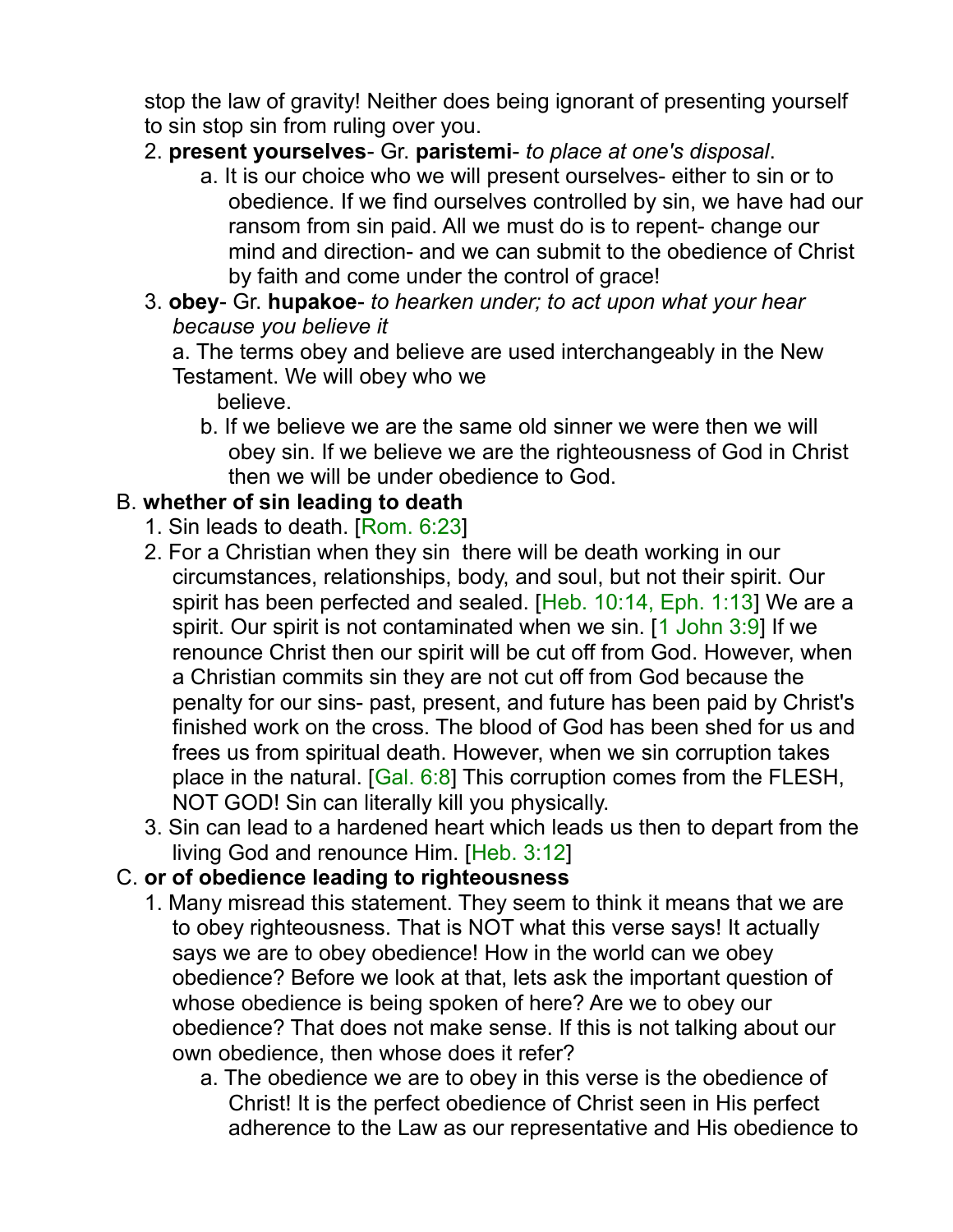go to the cross that saves us! [Phil. 2:8]

- b. We are saved and blessed through perfect obedience! It is not our obedience though because our's will never be perfect. The only obedience that was perfect was Christs!
- c. Again the word obey has the concepts of belief and trust in it. When we believe and trusts in Christ's obedience for us then we our obey [believing, trusting] obedience!
- d. Here are verses that use the word obey with the idea of believing. [Rom. 1:5, Rom. 2:8, Rom. 16:26, Gal. 3:1, Gal. 5:7, 2 Th. 1:8, Heb. 5:9, 1 Pet. 4:17]
- e. We are told to take every thought to the obedience of Christ. [2 Cor. 10:5] When we are assailed with accusation from the accuser we are to take all those thoughts to the perfect obedience of Christ in our behalf. We will disarm the enemy with the obedience of Christ! If we try to take accusations to our own obedience we will be defeated! There will always be fault found with our obedience, but not Christ's!
- 2. Faith in Christ's obedience and finished work for us will always result in righteousness being made manifest in our lives! Faith in Christ's obedience for us is God's way of making us right in every area! This is the gospel!
- 17. **But God be thanked that** *though* **you were slaves of sin, yet you obeyed from the heart that form of doctrine to which you were delivered.**

## A. **But God be thanked that though you were slaves of sin**

- 1. **God be thanked** Gr. **charis de to theo** *but by the grace of God*
	- a. The word thanked here is in the usual word for thanksgiving which is eucharisteo, but it is the word charis- grace.
	- b. It is by the grace of God that though we were servants of sin, that we were given the message that set us free!
	- c. It is also by the grace of God that we had faith to believe and be saved. [Romans 12:3, Eph. 2:8, 2 Pet. 1:1]
- 2. **that though you were slaves of sin**
	- a. **slaves** Gr. **doulos** *bond slave that could only be freed by a ransom price.*
	- b. We became slaves to sin by Adam's transgression. Adam and Eve sinned against God's clear command and entered into slavery. Slaves are in slavery. Slaves give birth to slaves. We all who were born of Adam were born slaves of sin. Slaves cannot free themselves because slaves don't earn wages to be able to pay the ransom price for their freedom. Only a free person that has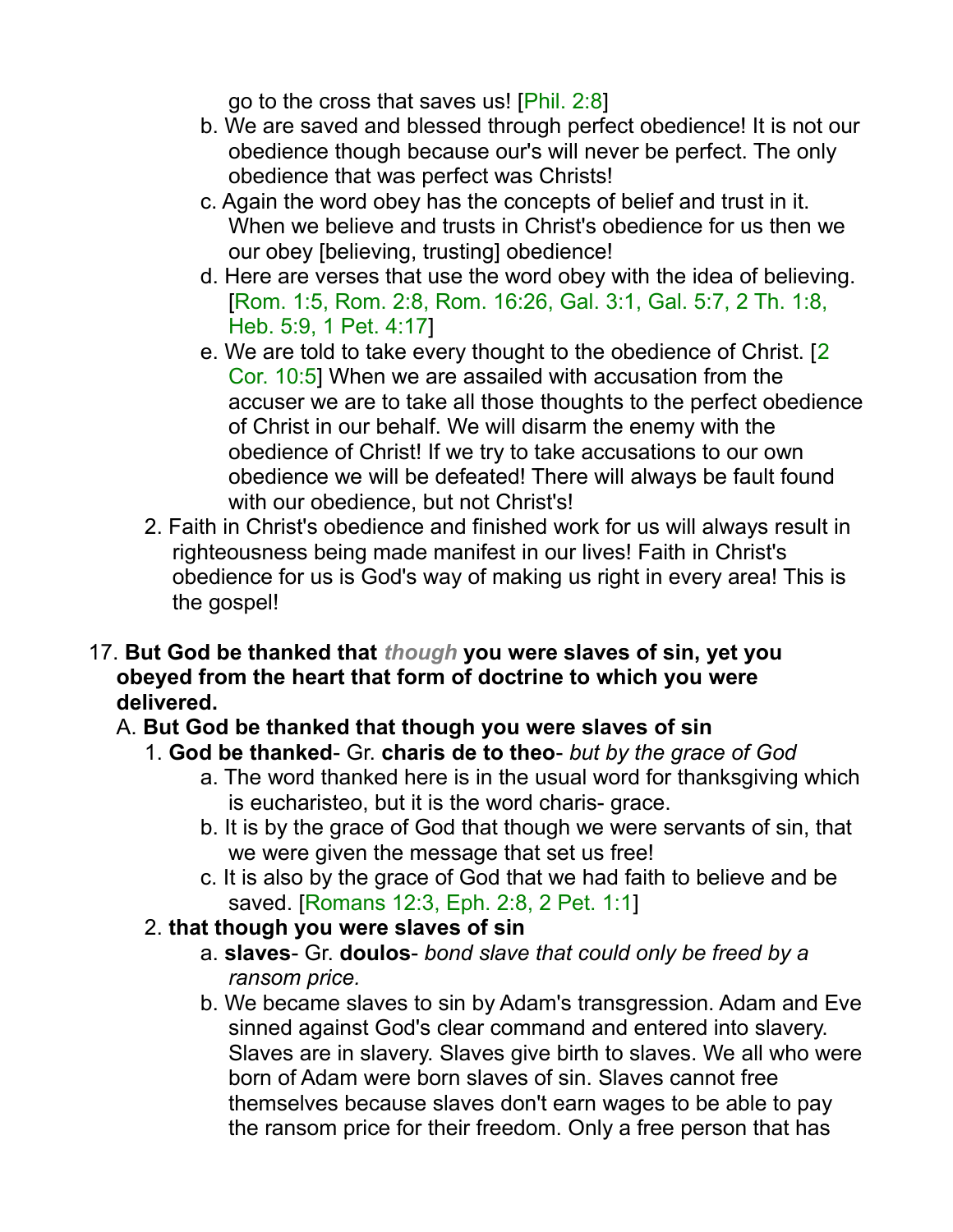the means can redeem a slave out of slavery. That is why no world leader past or present could redeem us. Buddha couldn't. Mohammed couldn't. Krishna couldn't. We couldn't. Only one born free that had the sufficient riches could pay the ransom price. There was only one person in history that could fit and foot that bill, Jesus Christ! Jesus Christ was born of a virgin outside of the curse of sin. His blood came from His Father. Jesus died in our behalf and shed the blood of God for us to pay the ransom price that freed us from slavery from sin!

#### B. **yet you obeyed**

- 1. This reveals the need for our cooperation in acceptance of salvation. Universalism is on the rise today which says Jesus redeemed all of humanity and therefore all of humanity is in Christ and will be saved. This is heresy. God played the part in saving us, but we play the part in receiving it. Death was forced upon us all, but God will not force life upon us. Satan forces, God out of love gives us a choice. Salvation is a gift to be accepted or rejected. A forced gift is no longer a gift. [Romans 6:23]
- 2. Again we see the word obeyed- **hupakoa** is linked with the idea of believing. How did we believe the form of doctrine that delivered us? It was by believing it from the heart and acting upon it. We are saved by God's grace through our accepting faith.
- 3. [Phil. 2:12]- You have always obeyed [believed], now work out your own salvation with fear and trembling.

#### C. **from the heart**

1. Biblical saving faith comes from the heart and not just mental assent. Some have redeemed theologies but not redeemed hearts.

## D. **that form of doctrine**

- 1. **form** Gr. **tupos** *Eng. type- a figure formed by a blow or impression*
	- a. Those who accept the gospel do so because it made an impression and a lasting mark upon their hearts.
	- b. The gospel is the power of God. It has force and leaves a mark on those for good [who accept it] and for bad [upon those who reject it] but it does not leave you the same.
- 2. **doctrine-** Gr. **didache** *teaching, instruction- the act or the matter*
	- a. The gospel can be preached- to unbelievers
	- b. The gospel can be taught- to believers
	- c. Here Paul is not referring to the gospel preached to them that they initially received Christ. He is referring to his teaching them as Christians on how to live by the gospel. You do not teach the gospel to unbelievers. You preach the gospel to unbelievers. Christians are able to receive doctrine.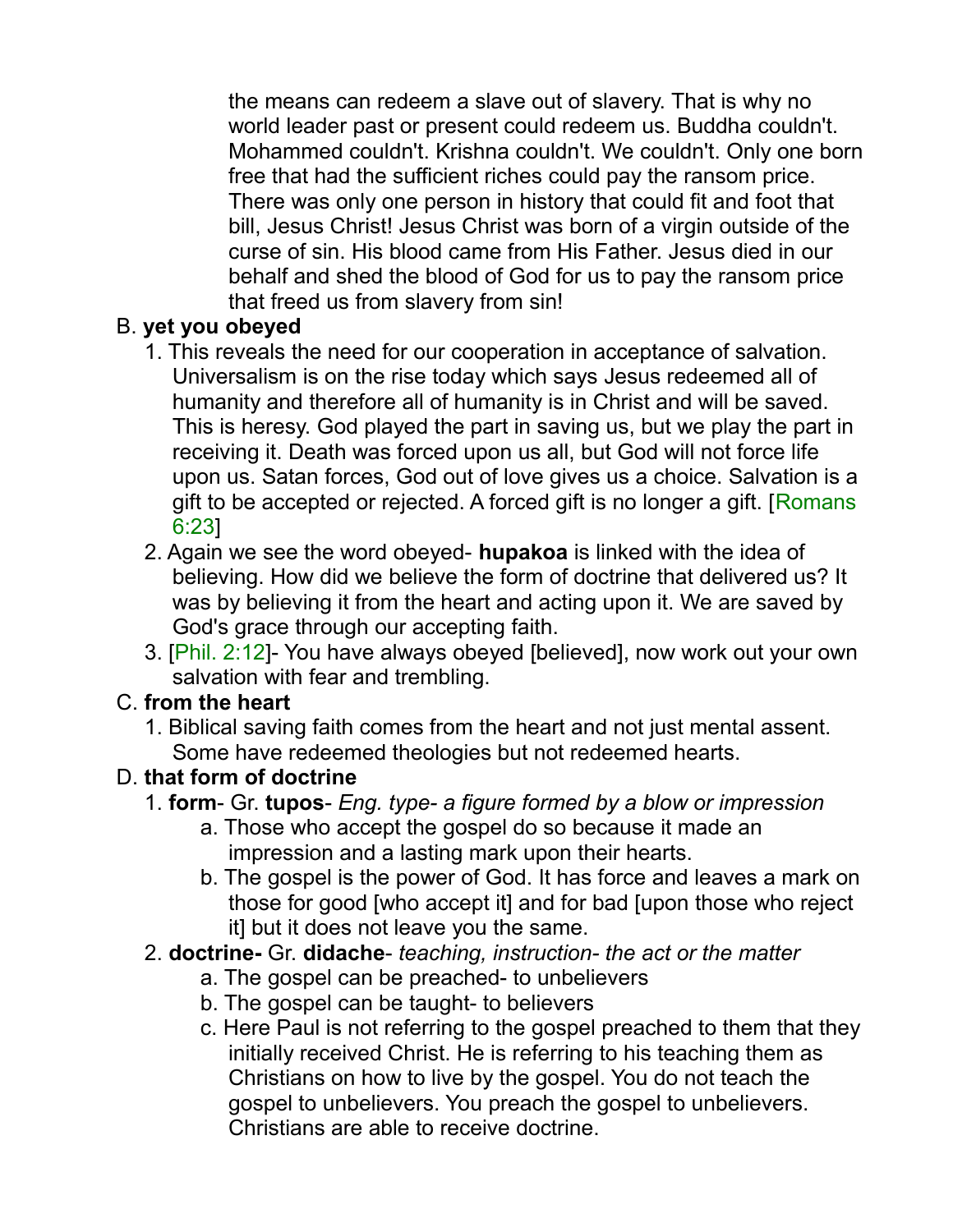d. The teaching they received is the form of doctrine that these Romans had already been taught concerning Christ and the Christian's identification with Him and His finished work. The Romans were not unaware of some of the things Paul was teaching in Romans 1-6 up to the this point. Although we have been taught something does not mean we can't hear it again, or go further in depth into it. No doubt Paul was doing both in this letter.

#### E. **to which you were delivered**

- 1. **delivered** Gr. **paradidomi-** *to give over into (one's) power or use; to deliver to one something to keep, use, take care of, manage; to deliver verbally*
	- a. The gospel has been verbally delivered over into our power of use.
	- b. The gospel has been delivered and entrusted to our keep, use, care and management.
	- c. God is not responsible for the keeping, use, care, or the management of the gospel once it has been entrusted into our lives. It is up to us to mine the gospel for it's riches, meditate on it daily, confess it, and use it to bring forth fruit in our lives and the lives of others. It is up to us to preach it, teach it, and live it. This is why some Christians are fruitful and others are not. God left us with the responsibility of what we do with the gospel.

#### 18. **And having been set free from sin, you became slaves of righteousness.**

#### A. **Having been set free from sin**

- 1. Being set free from sin in practice hinges upon:
	- a. Believing from the heart the gospel that when Christ died as our representative, we died with Him. What is true of Christ, is now true of us. When He was crucified, died, buried, was raised, ascended, and enthroned on the right side of the Father, so were we! Believing this from the heart is what sets us free.
	- b. We must understand we HAVE BEEN set free already from sin. If we do not believe this then we will still try to set ourselves free or beg God to do it for us. It has been done by the finished work of Christ. Believing, confessing, and acting on this will cause us to be free in practice.

#### B. **you became slaves of righteousness**

1. Slaves either had cruel or good masters. Once we believe the gospel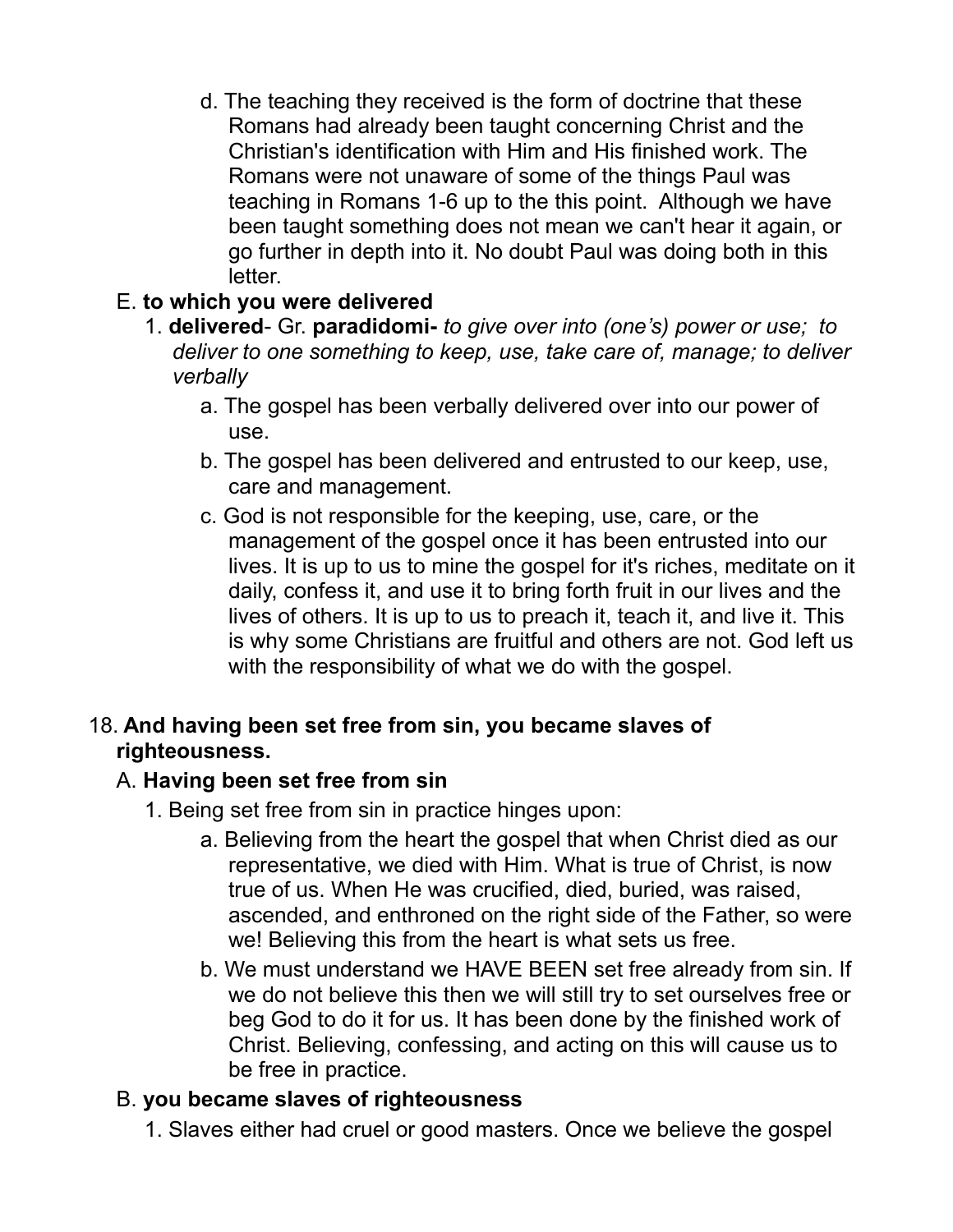we are delivered from the cruel bondage to sin and are handed over unto the incredibly good master of righteousness.

- 2. Once as unbelievers, no matter how many good things we did we were still in the prison of sin and sinners by nature. Now that we are born again, no matter if we sin, we are still in the grip of righteousness and are righteous by nature.
- 3. In practice we will be slaves of who we yield to. As an unbeliever we could never truly yeild to righteousness. As a believer you can now either yeild to sin by unbelief or righteousness by faith.
- 19. **I speak in human** *terms* **because of the weakness of your flesh. For just as you presented your members** *as* **slaves of uncleanness, and of lawlessness** *leading* **to** *more* **lawlessness, so now present your members** *as* **slaves** *of* **righteousness for holiness.** 
	- A. **I speak in human terms** Gr. anthropinos- according to man
	- B. **because of the weakness of your flesh**-
		- 1. **weakness** Gr. **astheneia** *want of strength, weakness, infirmity. or capacity*.
		- 2. **flesh** Gr. **sarx** *the flesh, denotes mere human nature, the earthly nature of man apart from divine influence, and therefore prone to sin and opposed to God*
			- a. As a Christian this is where our main problem lies. The principle of sin resides in the body. The control of sin in our body is called the flesh. Our flesh is weak. [Matt. 26:41] Our flesh is what gives us the most problems as a believer. The lusts of the flesh war against our soul. [2 Pet. 2:11] Victory is found in two ways. First is the renewing of the mind through the Word of God and the second is being strengthened by the Spirit of God. One of the main ways the Spirit fills us with power and strength in our inner man is by praying in the Spirit.
			- b. The flesh cannot comphrehend spiritual things. Paul here is speaking to spiritually immature people. The book of Romans is not for the spiritually advanced, but foundational for our spiritual growth. Because most Christians are body-flesh ruled they must be taught using natural examples to help them grasp spiritual truths. Jesus did this in His ministry and with his disciples. We can develop spiritually so that the Spirit can impart deep spiritual truths to us by revelation instead of merely using carnal examples. [1 Cor. 2:13-14]
	- C. **for just as you have presented your members as slaves of uncleaness**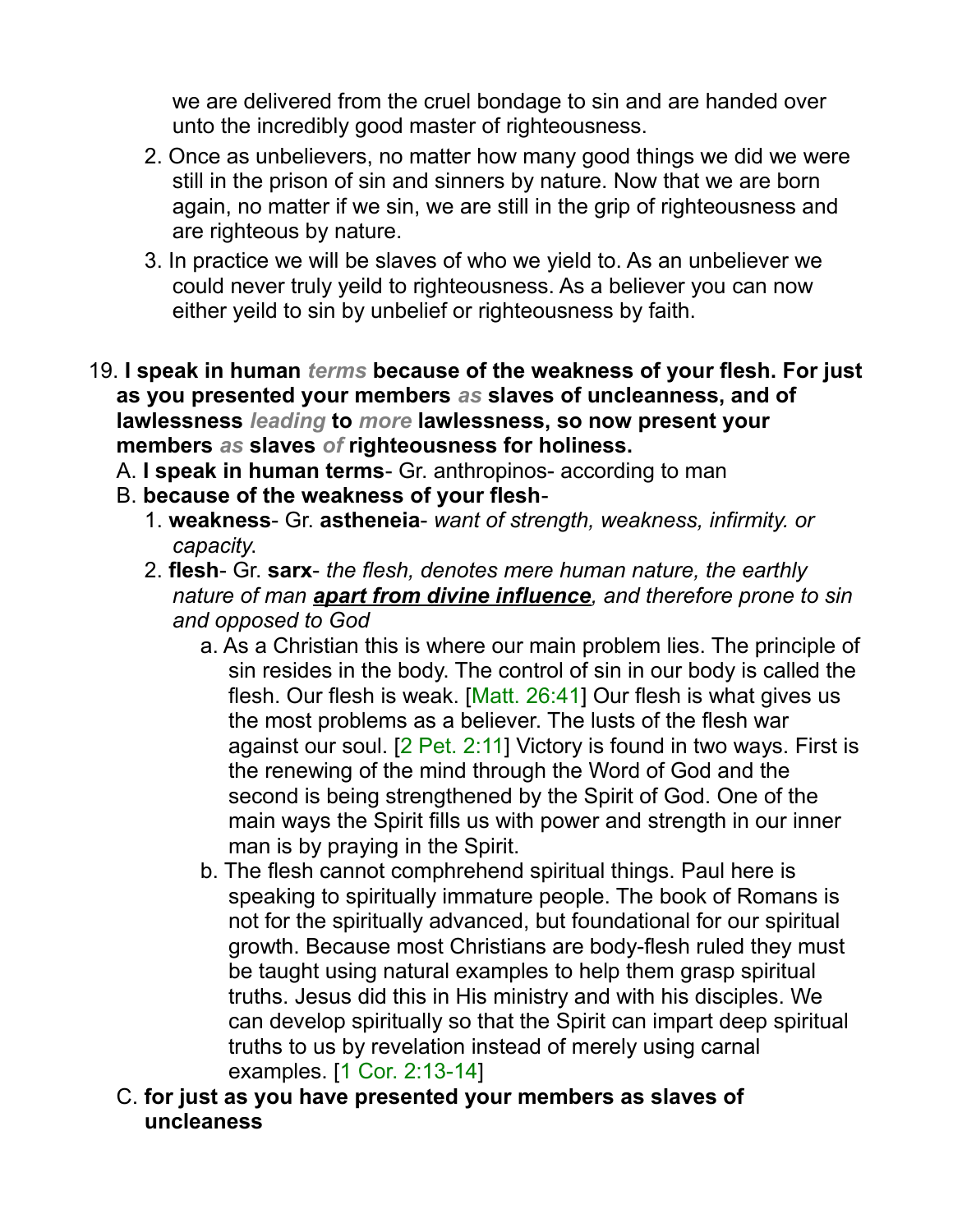- 1. **presented** It is our choice who or what we present our members to.
- 2. **uncleaness** Gr. **akatharsia-** *impurity*
	- a. Addictions are the manifestation of being enslaved to uncleaness [impurity]. All addictions envolve being enslaved to natural created things. We were created to rule over creation. We can rule over the natural by the influence of the supernatural. This is the reason the Holy Spirit was sent. We will be strengthened in our inner man through praying in the Spirit. The influence of the Holy Spirit will free us from what is unholy!
	- b. A person who does not spend time reading, studying, or meditating on the Word and does not pray in the Spirit is subject to the slavery of the flesh and to uncleaness. Only the divine influence of the Spirit of Christ within can cause us to walk in victory over the flesh. [Gal. 5:16]
	- c. A Christian's flesh is the same as an unbeliever's flesh. There is no difference. What is different about a Christian to an unbeliever? A Christian has the life and Spirit of Christ within them. By excersing faith in the Word and by praying in the Spirit the divine influence of Spirit will empower a Christian to walk above the control of the flesh. [Romans 8:2]

#### D. **and of lawlessness leading to more lawlessness**

- 1. **lawlessness** Gr. **anomia** *without law*
	- a. A Christian has died to and been freed from the law of Moses. The law of Moses was fulfilled in Christ. Christ is the end of the Mosaic Law because it was His shadow. He is the real substance! We no longer are to endeavor to govern our lives by the adherence to external rules, but now by the divine influence of Christ within us.
	- b. We are free from the Mosaic law, however, we are not called to be lawless! We are to be governed by different laws! We now are to be governed by the law of love  $[James 2:8]$ , the law of faith  $[Rom.$ 3:27], and the law of the Spirit of life [Rom. 8:2] in Christ Jesus!
	- c. Unfortunately many Christians have a misunderstanding of grace. They think grace frees them from the law, but also that they are free from all laws. If a Christian rejoices in being forgiven and made righteous apart from their works, but fails to operate in the laws of love, faith, and the Spirit of life in Christ Jesus, they will continue to be controlled by the flesh. All this does is makes the person feel less condemned about their sinful lifestyle! We are called to live above sin by the divine influence of God within us!
	- d. Lawlessness leads to more lawlessness. This is another way of saying that addictions get worse over time, not better and the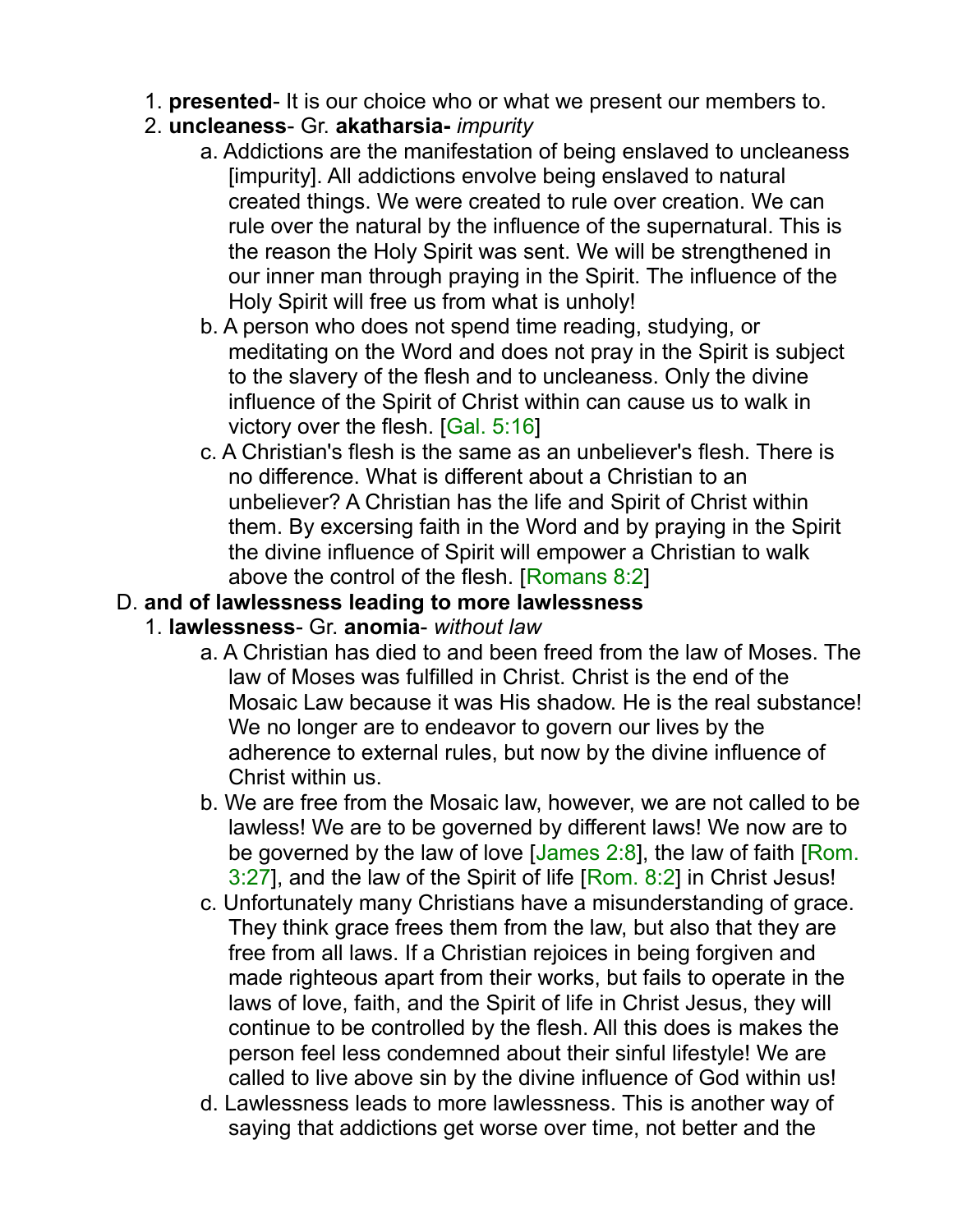often lead to other addictions! The word addiction comes from the Greek word adikia- which is translated as unrighteousness in the New Testament. Addictions are broken by walking in the power of righteousness. This comes by the revelation of who we are in Christ through the Word and by being strengthened by the Holy Spirit in our inner man.

- E. **so now present your members as slaves to righteousness for holiness**
	- 1. **slaves of righteousness** We can be controlled by the influence of God's Spirit instead of the flesh. This will lead to being controlled by righteousness instead of unrighteousness. This is when addictions are broken in your life! We have no choice on being controlled in our lives. It is our choice however what influence will control us- whether the Spirit or the flesh. There is no in between. Either you are controlled by the flesh or the Spirit. [Gal. 5:17]
	- 2. **for holiness** *unto holiness* Gr. **hagiasmos** *consecration, purification, sanctification of heart and life*.
		- a. Holiness is produced not by us, but by the presence and working of the Holy Spirit in us. He does this by our choice to expose our hearts to the Word of God and by praying in the Spirit.

#### 20. **For when you were slaves of sin, you were free in regard to righteousness.**

#### A. **For when you were slaves of sin**

- 1. An unbeliever is a slave of sin, not matter what good things he outwardly does. His works are tainted by the flesh.
- B. **you were free in regard to righteousness**
	- 1. **free** Gr. **eleutheros** *unrestrained* All of an unbelievers actions are unrestrained or free from the control of righteousness [the divine influence of the Spirit]. This means that whatever an unbeliever does, it cannot be come from or produce righteousness because it arises from the flesh and not the Spirit.
- 21. **What fruit did you have then in the things of which you are now ashamed? For the end of those things** *is* **death.** 
	- A. **Fruit** Fruit is only produced by the Spirit of God. [Gal. 5:21-22]. The flesh only produces works [Gal. 5:19-20]. No matter how good an action looks that an unbeliever does it is fruitless and is actually shameful! The righteousnesses of man are filthy rags [menstral rags] which are shameful. [Isa. 64:6]
	- B. **For the end of those things is death**

1. Both good and evil works of an unbeliever end in death- separation from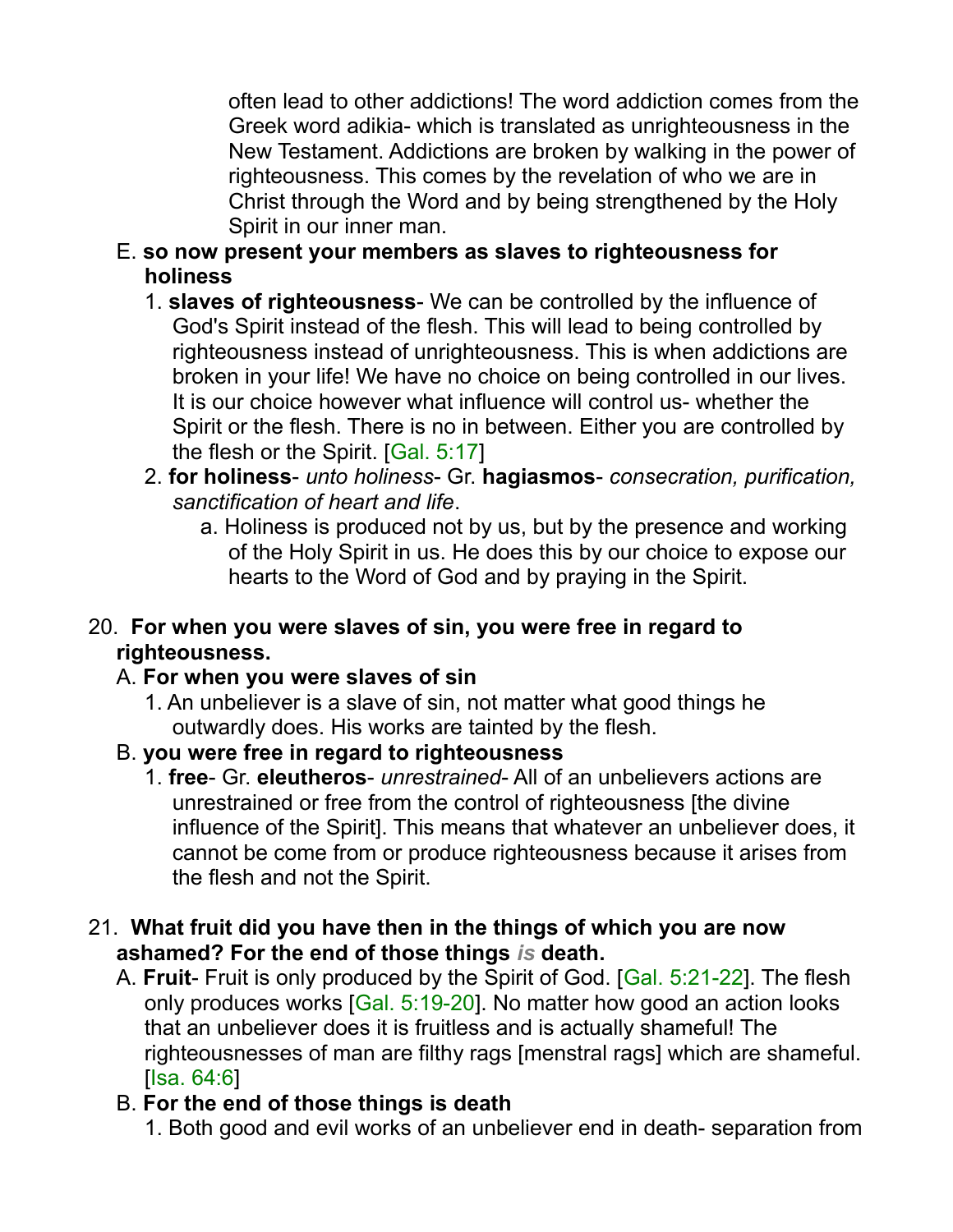God.

## 22. **But now having been set free from sin, and having become slaves of God, you have your fruit to holiness, and the end, everlasting life.**

# A. **But now having been set free from sin**

1. One of the biggest things we must realize before we can be set free from sinful habits is to know that NOW we have been set free from sin. Every scheme of man tries to get free from sinful actions. Well they don't call them sin but they call them problems, weaknesses, or mistakes. God calls them sin! To walk free from sin we need to call sin exactly that-sin. Then we also need to have the revelation that we have been set free from sin already! We are not trying to get set free. All these spiritual gymnastics people go through to get free from sin is the main reason the stay bound. We will experience freedom when we realize we are free in Christ! By our identification with Christ in His death, burial, and resurrection and being filled with the power of His Spirit we will walk free from sin. This will be done not by will power but by God's power!

#### B. **and having become slaves to God**

- 1. If you are born again you are a slave to God. Say this! If that is too strong for you, then say "I am a servant of God." I like the stronger term "slave"! What a wonderful Master! I don't mind being a slave to this Master, and neither would you! God loves to serve his servants! The whole kingdom of God is based upon loving service to others.
- 2. You are a slave [servant] of God right now. Stop trying to be one and just be one. All this trying to become is hindering the life of God from just flowing out of you. The servanthood of God wants to flow out of you to others. Let it!
- 3. If you are bound to sinful habits regularly say, "I am a slave of God". You cannot have a revelation that you are a slave of God and be the slave of sin at the same time!

#### C. **you have your fruit to holiness**

- 1. **fruit** Gr. karpos- The Christian life is not to be lived by will power or the energy of the flesh. It is to be lived by trusting in the life and Spirit of God within you. Fruit comes forth from abiding not striving.
	- a. fruit comes forth from a seed, light, and water. We are born again from the seed of the Word of God. [1 Peter 1:23] God seed abides in us. [1 John 3:9] We also need light. This comes from the revelation of the Word of God. [Ps. 119:130] We also need water. Those that are baptized in the Holy Spirit, rivers of living water will flow from their inner belly [spirit]. [John 7:38] By meditating on the Word and praying much in the Spirit we see fruit gradually developed in our lives. The river of life in heaven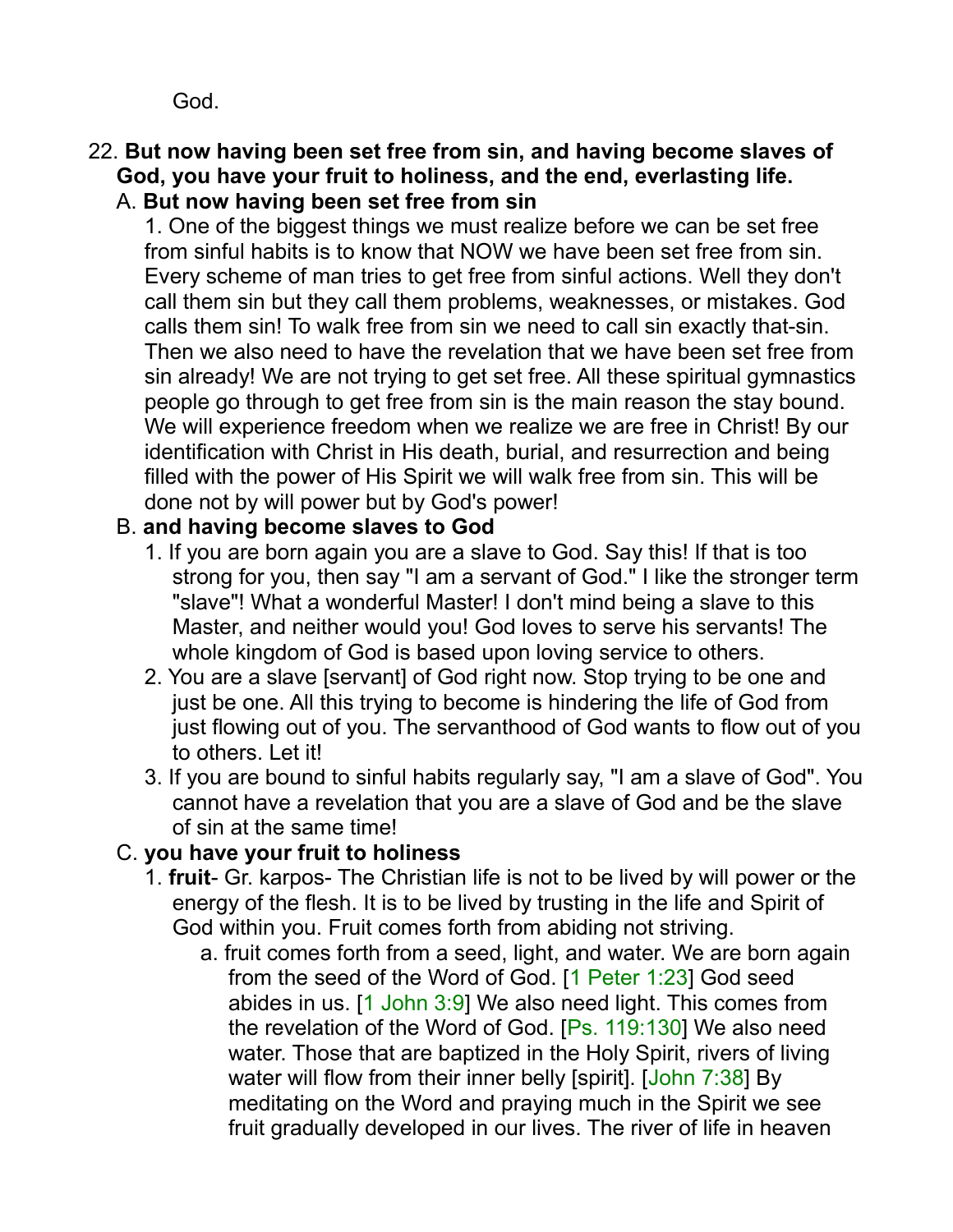have all manner of fruit growing from it's water in all seasons! [Rev. 22:2] So it will be with us!

- 2. **holiness** notice holiness is a fruit, not something you obtain by hard self effort. As we are occupied with the person of Christ, His Spirit in us will produce holiness. The Holy Spirit was sent into the heart of the believer to produce holiness. That is why He is called the "Holy" Spirit. He is what makes us holy and produces holiness as we draw from Christ.
- 23. **For the wages of sin** *is* **death, but the gift of God** *is* **eternal life in Christ Jesus our Lord.**

#### A. **For the wages of sin is death**

- 1. **wages** Gr. **opsonion** *a soldier's pay, allowance-that part of the soldier's support given in place of pay [i.e. rations] and the money in which he is paid; metaphorically wages: hire or pay of sin*
	- a. All humans are in a war. Most do not know it. Satan's soldiers are unbelievers who unwittenly are being used against God in warfare. Believers are also soldiers but they serve Christ. They are in His army. [Eph. 6:13-17] Sadly many Christians are also ignorant they are in a war. Many are being taken captive by the enemy although they belong to God.
	- b. the pay for serving in Satan's army is death. There will be no survivors left of Satan's army after all is said and done and the last battle is fought- the battle of Armegeddon. They all along with Satan will find their end in the lake of fire- the second death.
	- c. Unbelievers live on the basis of merit. Unfortunately all they will merit is death and eternal judgment.

#### B. **but the gift of God**

- 1. Salvation is a gift not obtained by merit. God offers salvation and eternal redemption through the gift of His grace through Christ's finished work and it has to be received by accepting faith.
- 2. Notice salvation is a gift, not something that is issued! A gift must be received willingly. Many today are turning the grace of God into universalism. This teaching says that since Jesus died for everyone's sins then all people are saved and redeemed whether they believe or not. They basically are teaching that salvation is issued to people. No! A thousand times NO! Salvation is a gift that must be freely and willingly received. If it is forced upon people it ceases being a gift and it becomes something issued to them. This teaching is nothing more than extreme Calvinism which teaches in the total soverienty of God. In regular Calvinism only a privelidged few called the elect are made to be saved. With universalism they go all the way and God makes every one